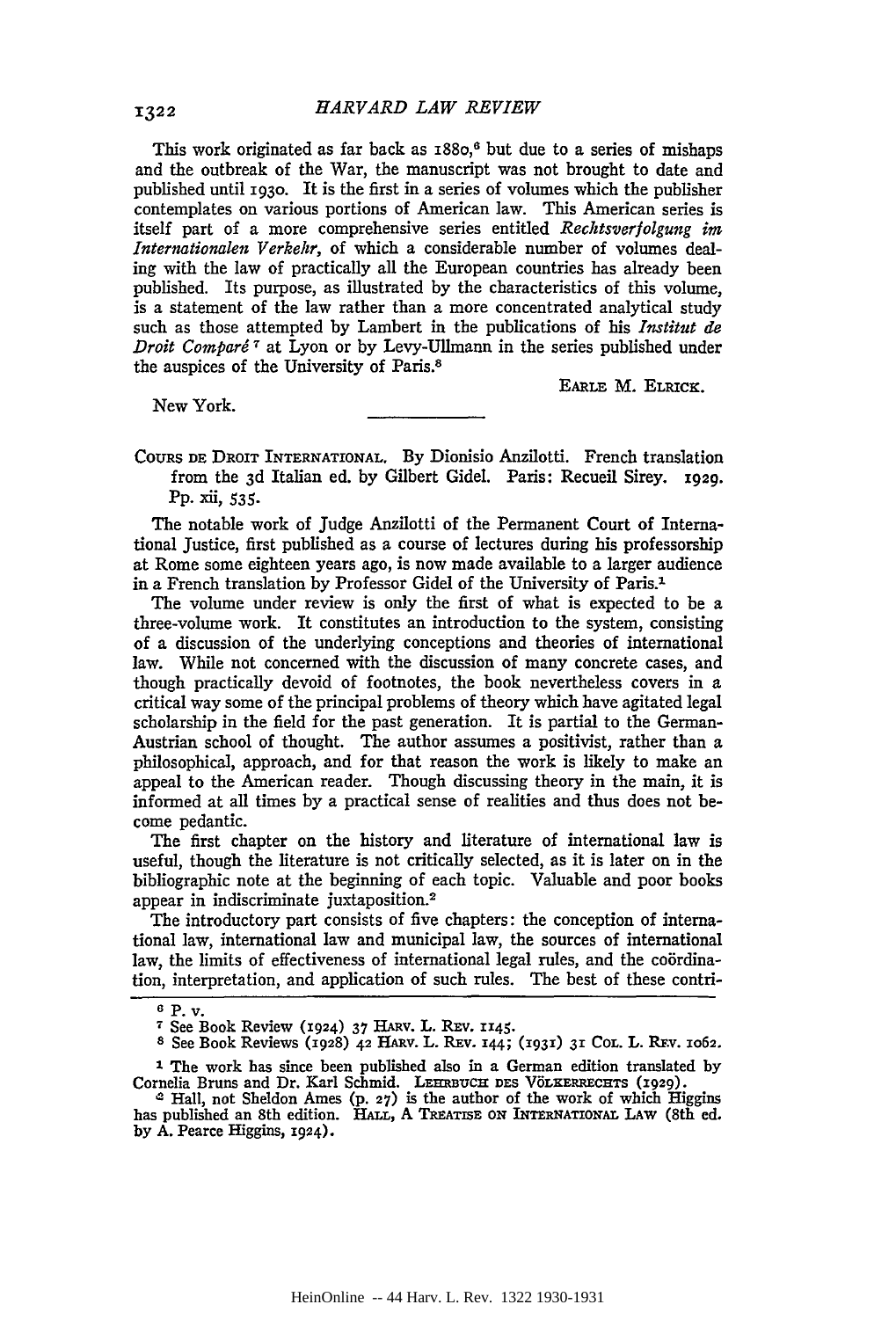butions relates to the author's specialty on the relation between international law and municipal law, which, with Triepel, he made a fundamental subject. While indicating that municipal law can not violate international law in the long run and that the two systems are complementary, he makes no reference to the many illustrations afforded by American practice and pointed out in American literature, which demonstrate that the Secretary of State is the societal agent of the American people for giving effect to international law when other agents fail. This is illustrated in the effort to draft aliens, to exercise extraterritorial jurisdiction against rum runners and fishing vessels, and so forth. On the other hand, in dealing with the responsibility of states for illegal acts, the reviewer is unacquainted with the purported decisions of American courts which nullified, as contrary to international law, California laws prohibiting the employment of Chinese citizens on public works.<sup>3</sup> Nor did President Roosevelt, it is believed, institute an action in the United States Supreme Court to declare void the San Francisco (not "California") School Ordinance of 1906.<sup>4</sup> The *Zamora*<sup>5</sup> related only to prerogative Orders-in-Council and did not undertake to decide that the prize court would not be bound by general Orders-in-Council or would not give effect to them as against international law. The decision was unimportant and had no wide effect, but was successfully used as political propaganda.

The chapter on the coördination, interpretation, and application of international legal rules is confined to an analysis of the sources of law provided for the Permanent Court of International Justice in Article 38 of the Statute, $6$  which gave so much unexpected and, it is believed, unnecessary trouble, because not of practical importance, to the Codification Conference of **i93o** at The Hague. Equity as a source both for the proper extension and application of international law and as a means of departing from it deserves, perhaps, fuller treatment than it receives. The reviewer had supposed that the Mixed Arbitral Tribunals were properly to be considered international tribunals, even though created by treaty among the contracting parties. But every decision of such an international tribunal is by no means international law, as, for example, where the tribunal sits in review of municipal law or where by the Protocol, as in the Mexican-United States Claims Commission of **1926,** it is privileged to disregard the local remedy rule.

After the introduction comes what may be called the "General Part" or general theories of international law, covering the remaining **400** pages, and dealing in three chapters with "subjects," "organs," and "legal facts" of international law. Among "subjects" the author deals with the various types and forms of states, especially with their recognition. Much of the discussion on legal personality seems to the reviewer unfruitful. The battle of the major premises is interminable and sterile; the author considers the various theories and wisely refrains from dogmatic partisanship. Among unions of states the British Empire receives a special section, from which, however, there seems to be omitted the developments of the 1926 Imperial Conference, as well as the fact that both Canada and Ireland had diplomatic representation in Washington for some years before **1927,** the date of the 3d Italian edition. The chapter on "legal facts" deals with the manifestation

**a** P. 478. *<sup>4</sup>Ibid.* **5** *P. 62. 6 P. 102.*